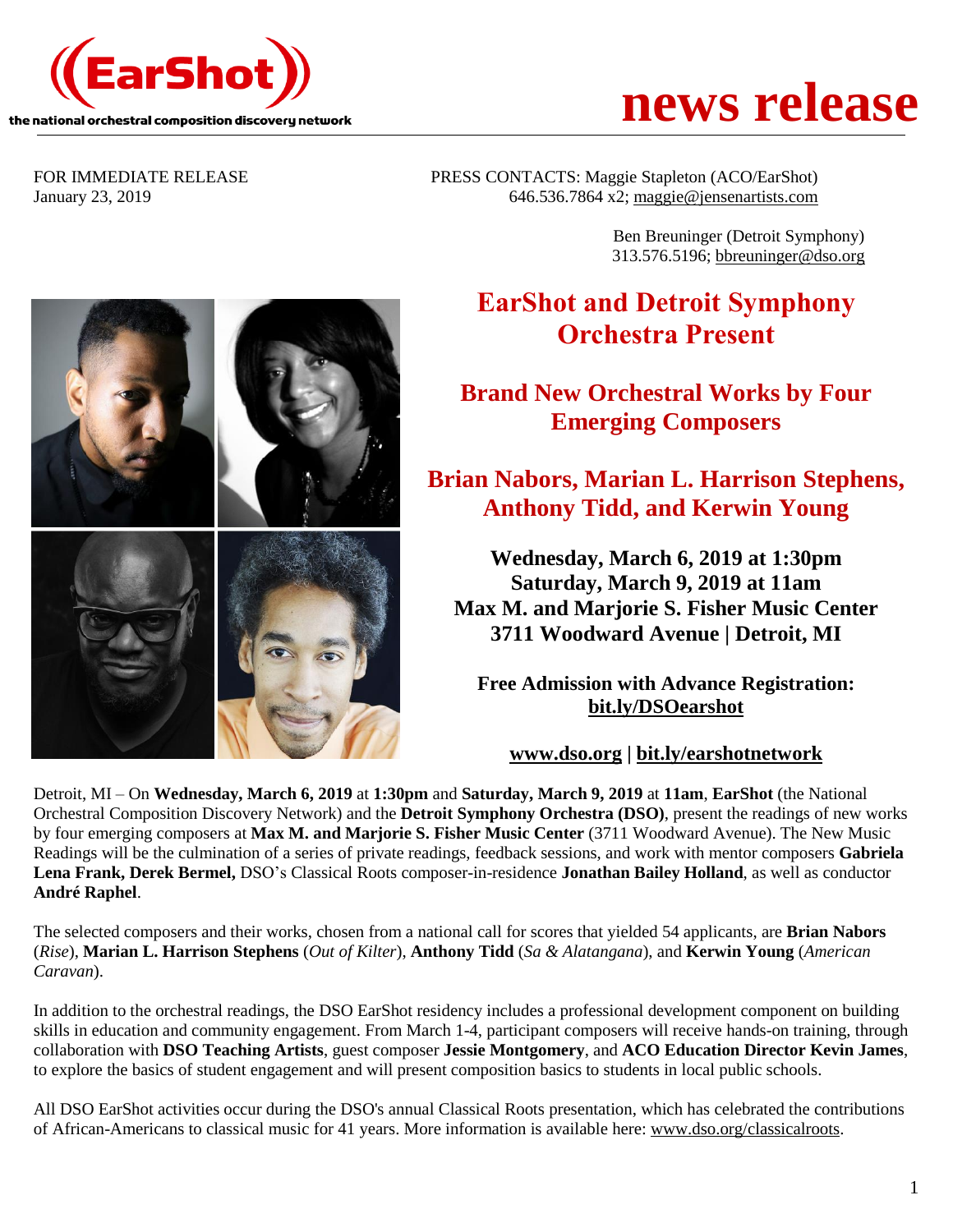**EarShot**, an initiative of **American Composers Orchestra** (ACO) in partnership with **American Composers Forum, League of American Orchestras,** and **New Music USA**, is the nation's first ongoing program for identifying and promoting the most promising orchestral composers on the national stage. ACO's artistic and administrative staff collaborates with participating orchestras, assisting with planning, program design, and execution. EarShot residencies include mentorship from the most accomplished orchestral composers in the country, orchestra readings, and musician and conductor feedback sessions. The program is customized to each host orchestra's aesthetic, demographic, community, and educational interests.

Additional EarShot readings this season occurred with Grand Rapids Symphony (September 26-30, 2018) and are upcoming with Sarasota Orchestra (March 12-16, 2019) and American Composers Orchestra (Underwood New Music Readings, May 23- 24, 2019).

# **About the Selected Composers and Their Music**

### **Brian Nabors (***Rise***)**

**Brian Raphael Nabors** (b. 1991) is a composer of emotionally enriching music that tells exciting narratives with its vibrant themes and colorful harmonic language. Nabors has been commissioned by institutions such as the Cincinnati Symphony Orchestra as well as performed at many events across the US, including the Texas Music Educators Association Conference (TMEA), the Midwest Composers Symposium, and the International Double Reed Society Conference (IDRS). He has received awards from the Music Teachers National Association (MTNA), Alabama Music Teachers Association (AMTA), the Birmingham Music Club, and has been performed by artists such as the Detroit Chamber Winds and Strings, Zodiac Trio, Unheard-of//Ensemble, and the Contemporary Directions Ensemble at the University of Michigan. He has also received instruction in masterclasses with composers such as Lowell Liebermann, William Bolcom, and pianist Jon Nakamatsu. Most recently, he was selected to compete as a finalist in the *Rapido!* National Composition Contest *Take Five* with judges Robert Spano, Jennifer Higdon, and Michael Gandolfi in January 2019.

With an eclectic musical palate and crafty compositional technique to match, Nabors' music draws from combinations of Jazz/R&B with the modern flair of contemporary music. This interesting blend of sound worlds is one that continues to craft his unique musical voice.

Nabors is currently completing doctoral studies at the College-Conservatory of Music, University of Cincinnati where he studies with Norman Dinerstein Professor of Composition Scholar, Douglas Knehans. He obtained the Master of Music degree in Composition also from CCM, studying with Miguel A. Roig-Francolí. Prior to graduate studies, he obtained a Bachelor of Music Theory & Composition degree from the School of the Arts at Samford University in Birmingham, AL, where he studied composition with Sarana Chou and piano with Kathryn Fouse.

Of his work, Nabors says, "*Rise* for orchestra is an adaptation of the first movement of my Concerto for Hammond Organ and Orchestra. The musical elements of the piece in its original form symbolize the eclectic beauty of American lifestyle through music and culture. The work embodies the sense of freedom that the nation continually strives to further embody. This idea is represented through the restless nature of the music. While composing the work, I became quite fond of the synergy between the solo Hammond Organ and orchestra and found that it would double nicely as a small concerto for orchestra. My goal is for the listener to be taken on a journey of restless sounds and lavish tunes, while depicting our innate longing for the freedom to just simply be."

#### **Marian L. Harrison Stephens (***Out of Kilter***)**

**Marian L. H. Stephens** (b. 1974) is a native of Atlanta, Georgia. In August 2007, she became the first African American to receive the Doctorate of Music degree in Music Composition from Indiana University (Bloomington) Jacobs School of Music. She also holds the Certificate of Visiting Student from the Royal Academy of Music in Stockholm, Sweden, for studies completed in music composition during the 2004 - 2005 academic year.

Dr. Stephens is the Founding Artistic Director of MLH Music Studio, which she established in 2010. She is the lead instructor to students ages 4 to adult. She resides in Atlanta with her husband, Don, daughters, Nia Sanaa (age 4) and Ava Naima (age 2), mother, M. Loretta Fowlkes Harrison, and Skip, the dog.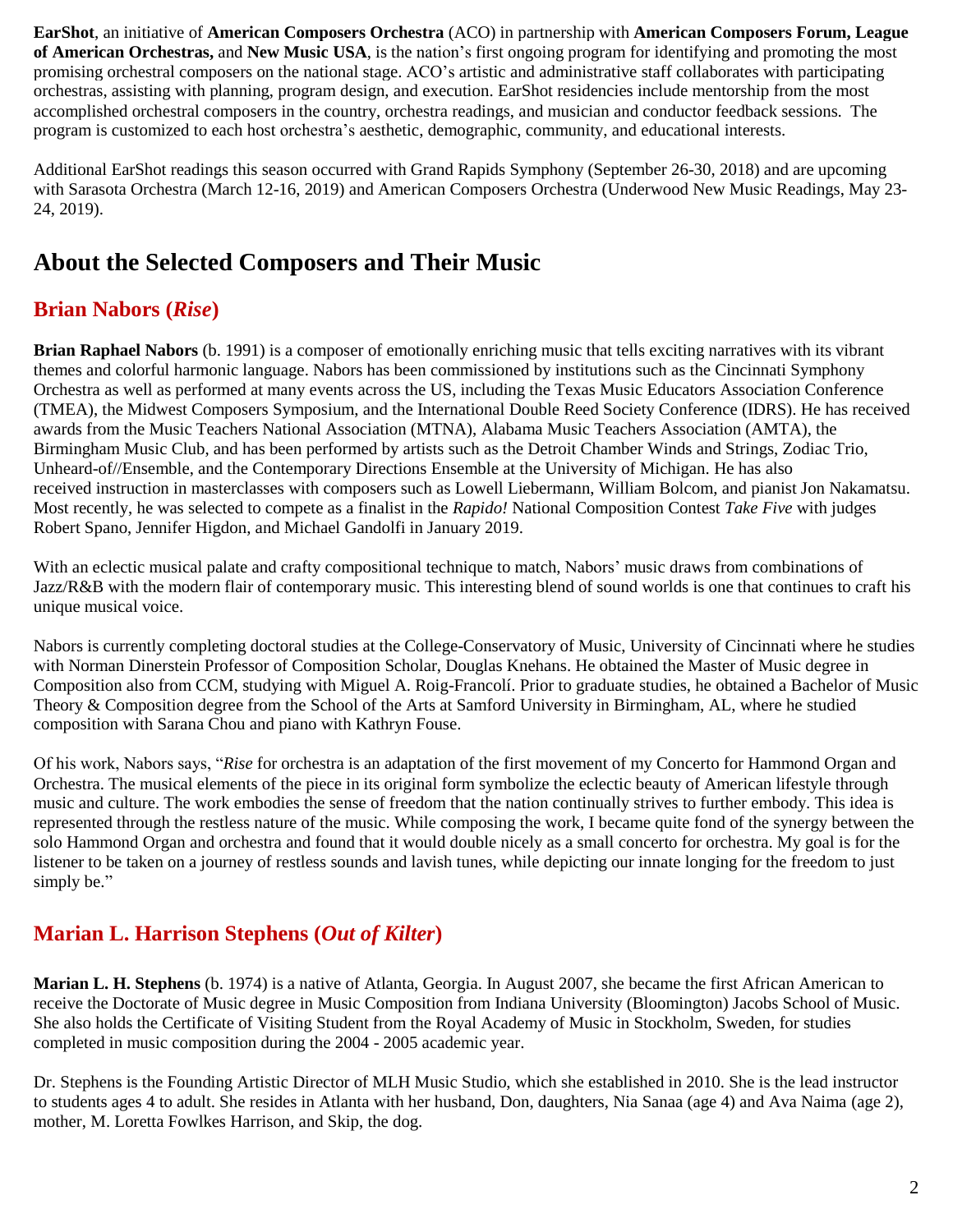Of *Out of Kilter*, Stephens notes, "There are approximately thirteen miles between the Bankhead Courts housing project development, (a fenced-in, self-sustaining dwelling that includes its own elementary school, public library and convenience store) and the High Museum of Art (a multi-million-dollar complex located in the center of Atlanta's extremely affluent arts district). Three miles from Bankhead Courts, and eleven miles from the High Museum of Art, is the Historic Collier Heights Community where I spent a privileged childhood that included many trips to the High.

Despite the short distance between my neighborhood and Bankhead Courts, I never considered life so out of kilter in such close proximity between the two communities until the year 2000. That year I received a CLiCC grant from the Atlanta Chapter of the American Composers Forum to implement my program, Project MAP (music, art, poetry), into Bankhead Courts Elementary. I soon realized that lack of opportunity, coupled with a constant bombardment of real-life negative images was the main catalyst for many of the problems facing the Bankhead Courts community. Chase Campbell's images from his children's book, Riding the Sphinx and Other Adventures at the Museum, was the inspiration for OUT OF KILTER: sounding scenes from Black America. Each image is paired with a major section of music, delineated by subtitles, which I created. These subtitles allude to each picture, as I see them, and also to the mood of the music."

#### **Anthony Tidd (***Sa* **&** *Alatangana***)**

A Philly transplant, and the child of Trinidadian parents, **Anthony Tidd** (b. 1972) was born and raised in London, England. Over the next eighteen years, he attended the Newham Academy of Music (London), Guild Hall (London), Thurrock College of Music (Grays), and Goldsmiths University (London), and studied with jazz alto saxophonist and McArthur genius, Steve Coleman.

As an international touring bassist, Tidd has had the pleasure of working with a number of celebrated names, including Greg Osby, Ravi Coltrane, Vijay Iyer, Kindred, Wayne Krantz, Talib Kweli, Rudresh Mahanthappa, Meshell N'degiocelo, Common, Jill Scott, De La Soul, David Byrne, Gangstaar, Frank Ocean and many others.

As an accomplished composer/band leader Anthony released his critically acclaimed album, *Quite Sane – The Child of Troubled Times* in 2002, and has written and recorded works for small ensembles, big bands, and full orchestra. As a Grammy Award winner, Tidd has also recorded and produced a number of records for multiplatinum artists such as, The Roots, Macy Gray, Zap Mama, Lady Gaga, The Black Eyed Peas, Fergie, Pink, Jill Scott, and Ursula Rucker, as well as composing scores for major film and television projects, most recently including Jay Z's Paramount/BET docuseries, *Rest in Power – The Trayvon Martin Story.*

As an educator, and long-standing member of the M-BASE collective, Anthony has taught and presented masterclasses at a number of prestigious institutions including NYU, Temple, The New School, U-Chicago, UC-San Diego, UCLA, BANFF, Berklee, New England Conservatory, Engelsholm, The Pavarotti Music Centre, The Lincoln Center, Durban University, Paris Conservatory, The London South Bank, The Royal College of Music, and many others. He is also a master lecturer at the University of the Arts in Philly.

Tidd is the creator/director of the Creative Music Program, Jazz Camp of Philadelphia, as well as curator of Meet the Masters, and popular Philly concert series Sittin' In, all at the prestigious Kimmel Center, where he currently serves as the Jazz Artistic Advisor. Tidd now divides his time between all of the above, as well saving some time to compose, and educate the next generation of musical talent.

Of *Sa & Alatangana,* Tidd notes, "This piece is dedicated to my Aunt, Ruth Harper, who passed away in 2018 after a long fight with cancer. It celebrates the life cycle, from birth, coming of age, maturity, and of course death, as an inevitable part of this. I tried to use a limited number of themes, which grow slowly throughout, emulating biological growth. The piece also features material which was derived from my jazz improvisational approach, based on my own extensive experience in this area."

#### **Kerwin Young (***American Caravan***)**

**Kerwin Young** (b. 1970) is a prolific American composer of symphonies, opera, ballet suites, orchestral fantasies, concerti, and works for Chinese and other non-western instruments, introducing fresh repertoire, new rhythms, and unconventional instrumentation to the classical music canon.

A member of Public Enemy and their infamous production team, the Bomb Squad (1987-2018), Young and the group were inducted into the Rock and Roll Hall of Fame in 2013. Young is an iconic recording producer who has produced Ice Cube, Mobb Deep, Busta Rhymes, Bobby Brown, Public Enemy, Eric B. & Rakim, Eddie Moore and the Outer Circle, and others. He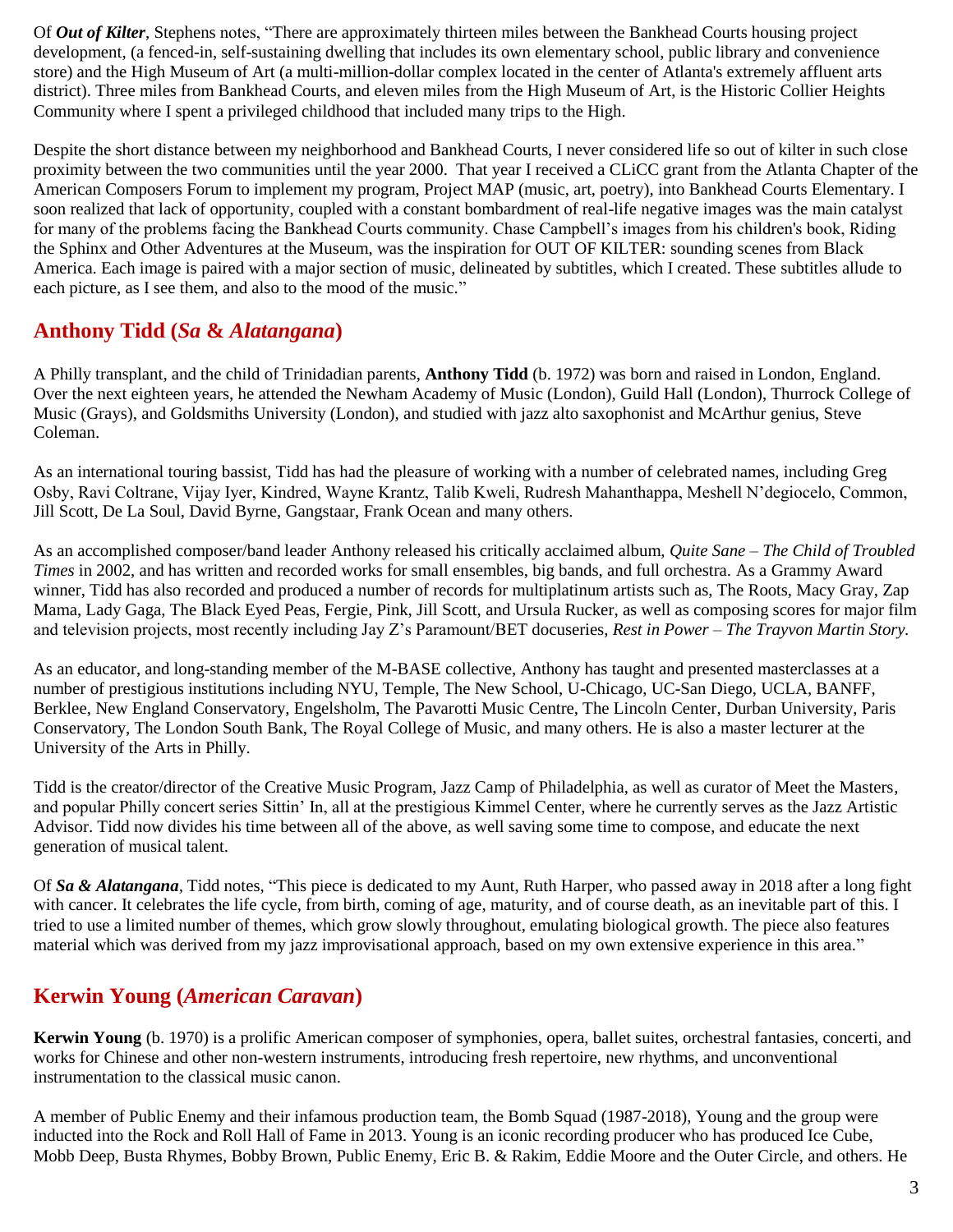has arranged and collaborated with artists as Bootsy Collins, Kenny Gamble & Leon Huff, Roy Haynes, Reginald R. Robinson, George Clinton, and the James Brown Band. In 2017, Young served as a U.S. Cultural Ambassador for Hip-Hop in Egypt, teaching music composition, production, media scoring, and business.

As a media composer, Young composed for the 1994 debut season of *New York Undercover*. His first assignment as a film composer was *Tar*, the 1997 directorial debut of Goetz Grossman. Since 2014, Kerwin is the composer for the KCPT weekly news series *Ruckus*. Since the late 1989, Young has also composed and produced original songs for feature motion pictures as *Do The Right Thing* (1989), *Green Card* (1990), *Sister Act 2* (1992), *Streetfighter* (1994), *Dirty Grandpa* (2016), and *American Crime Story: The People Vs O.J. Simpson* (2016).

Kerwin Young studied music composition at the University of Missouri-Kansas City Conservatory of Music and Dance with Chen Yi, Zhou Long, and Jazz Messenger legend, Bobby Watson. He holds both a BM (2012) and an MM (2015) from UMKC. His works have been performed by Music From China, Kansas City Symphony, Chicago Modern Orchestra Project, University City Symphony, Jeffrey Kail (Principal Contrabass – KC Symphony), Jeff Nelsen (French Horn – Canadian Brass), Tami Lee Hughes, and others.

Of his piece, Young notes, "Inspired by current events taking place in the Americas, *American Caravan* highlights the trek of a people wanting something better; against all odds and harsh conditions, optimism looms above. This work continues in the manner of my previous work, Season of Autocracy, which also highlights the current times in which I am living.

*American Caravan* is written in B minor, using an octatonic scale from my personalized Palette of Intervallic Relations; a unique component to my system of Geometric Khemistry. There are modulations to neighboring keys (C# minor, E major, F# minor, and G# minor). My greatest wish is that American Caravan will be enjoyed by concert goers and music lovers everywhere, and that it will join other great works among orchestral concert programming."

### **About Detroit Symphony Orchestra**

The most accessible orchestra on the planet, the acclaimed Detroit Symphony Orchestra is known for trailblazing performances, collaborations with the world's foremost musical artists, and a deep connection to its city. As a community-supported orchestra, generous giving by individuals and institutions at all levels drives the continued success and growth of the institution. Making its home at historic Orchestra Hall within the Max M. and Marjorie S. Fisher Music Center, the DSO offers a performance schedule that features Classical, PNC Pops, Paradise Jazz, and Young People's Family Concert series. One of America's most acoustically perfect concert halls, Orchestra Hall will celebrate its centennial in 2019-2020. In addition, the DSO presents the William Davidson Neighborhood Concert Series in seven metro area venues, as well as a robust schedule of eclectic multi-genre performances in its mid-size venue The Cube, constructed and curated with support from Peter D. & Julie F. Cummings. With growing attendance and unwavering philanthropic support from the people of Detroit, the DSO actively pursues a mission to embrace and inspire individuals, families, and communities through unsurpassed musical experiences.

#### **About American Composers Orchestra**

Founded in 1977, American Composers Orchestra is dedicated to the creation, performance, preservation, and promotion of music by American composers. ACO makes the creation of new opportunities for American composers and new American orchestral music its central purpose. Through concerts at Carnegie Hall and other venues, recordings, internet and radio broadcasts, educational programs, New Music Readings, and commissions, ACO identifies today's brightest emerging composers, champions prominent established composers as well as those lesser-known, and increases regional, national, and international awareness of the infinite variety of American orchestral music, reflecting geographic, stylistic, and temporal diversity. ACO also serves as an incubator of ideas, research, and talent, as a catalyst for growth and change among orchestras, and as an advocate for American composers and their music. ACO programs seek to innovate and experiment, educate students and the public, and open the orchestra to diverse new influences and audiences. For more information, visit [www.americancomposers.org.](http://www.americancomposers.org/)

#### **About American Composers Forum**

The American Composers Forum is committed to supporting composers and developing new markets for their music. Through granting, commissioning, and performance programs, ACF provides composers at all stages of their careers with valuable resources for professional and artistic development. By linking communities with composers and performers, ACF fosters a